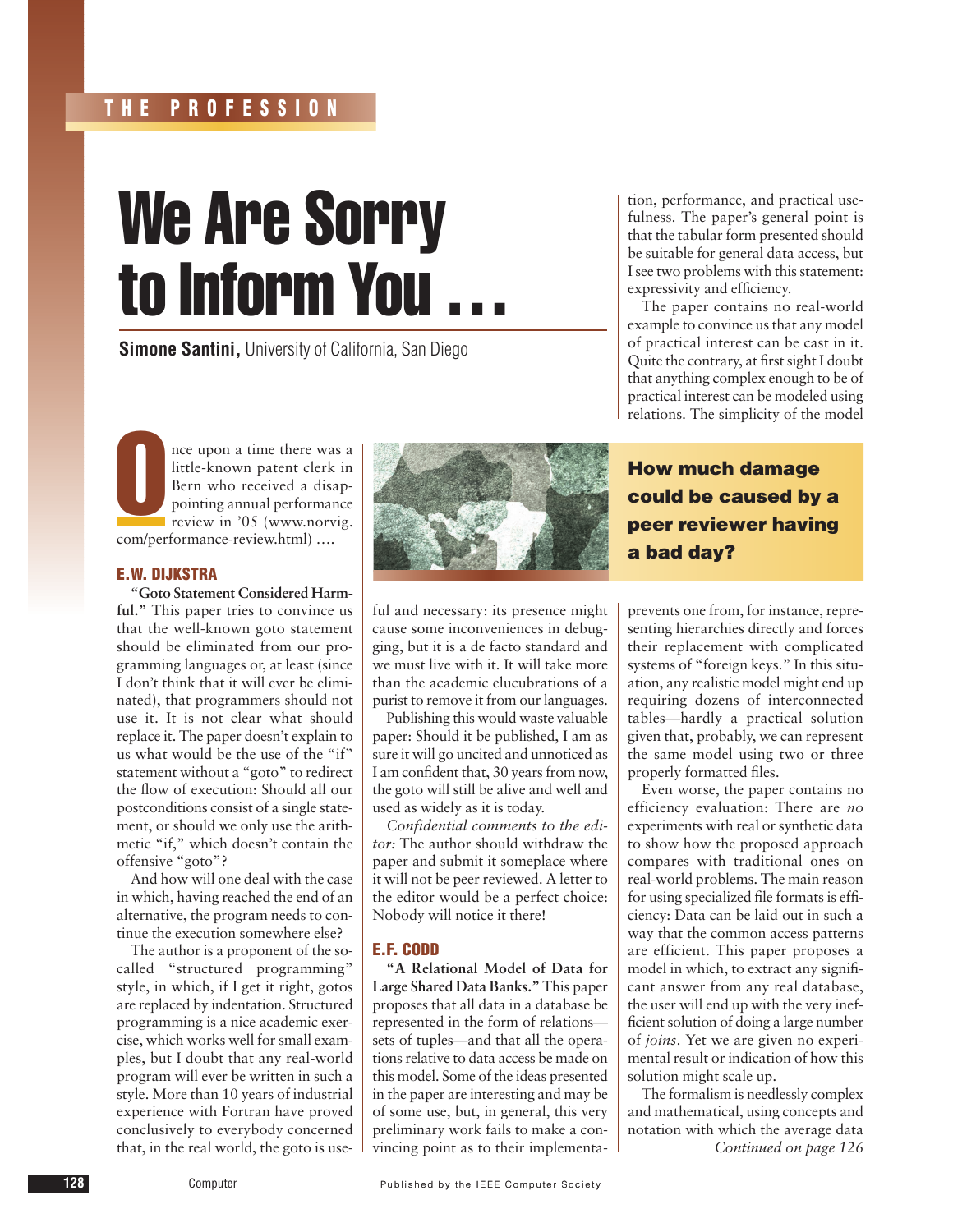bank practitioner is unfamiliar. The paper doesn't tell us how to translate its arcane operations into executable block access.

Adding together the lack of any realworld example, performance experiment, and implementation indication or detail, we are left with an obscure exercise using unfamiliar mathematics and of little or no practical consequence. It can be safely rejected.

### **A. TURING**

**"On Computable Numbers, with an Application to the Entscheidungsproblem."** This is a bizarre paper. It begins by defining a computing device absolutely unlike anything I have seen, then proceeds to show—I haven't quite followed the needlessly complicated formalism—that there are numbers that it can't compute. As I see it, there are two alternatives that apply to any machine that will ever be built: Either these numbers are too big to be represented in the machine, in which case the conclusion is obvious, or they are not; in that case, a machine that can't compute them is simply broken!

Any tabulating machine worth its rent can compute all the values in the range it represents, and any number computable by a function—that is, by applying the four operations a number of times—can be computed by any modern tabulating machine since these machines—unlike the one proposed here with its bizarre mechanism—have the four operations hardwired. It seems that the "improvement" proposed by Turing is not an improvement over current technology at all, and I strongly suspect the machine is too simple to be of any use.

If the article is accepted, Turing should remember that the language of this journal is English and change the title accordingly.

#### **C.E. SHANNON**

**"A Mathematical Theory of Communication."** This paper is poorly motivated and excessively abstract. It is unclear for what practical problem it

might be relevant. The author claims that "semantic aspects of communication are irrelevant to the engineering problems," which seems to indicate that his theory is suitable mostly for transmitting gibberish. Alas, people will not pay to have gibberish transmitted anywhere.

## **"IBM has decided to stay out of the electronic computing business, and this journal should probably do the same!"**

I don't understand the relevance of discrete sources: No matter what one does, in the end, the signal will have to be modulated using good old-fashioned vacuum tubes, so the signal on the "channel" will always be analogical.

A running example would have helped make the presentation clearer and less theoretical, but none is provided. Also, the author presents no implementation details or experiments taken from a practical application.

*Confidential comments to the editor:* The only thing absolutely wrong with this paper is that it doesn't quite "resonate" with what the research community finds exciting. At any point, there are sexy topics and unsexy ones: these days, television is sexy and color television is even sexier. Discrete channels with a finite number of symbols are good for telegraphy, but telegraphy is 100 years old, hardly a good research topic.

The author mentions computing machines, such as the recent ENIAC. Well, I guess one could connect such machines, but a recent IBM memo stated that a dozen or so such machines will be sufficient for all the computing that we'll ever need in the foreseeable future, so there won't be a whole lot of connecting going on with only a dozen ENIACs!

IBM has decided to stay out of the electronic computing business, and this journal should probably do the same!

#### **C.A.R. HOARE**

**"An Axiomatic Basis for Computer Programming."** I am not sure I understand this article. It claims to be about programming, but it doesn't contain a single line of code.

The paper introduces the idea that certain inference rules can be associated to statements in a program and used to show that the program does indeed compute what it is supposed to. I have some reservations that the program's *purpose* can be defined in the terms the author claims—we all know how fuzzily defined the features of real programs are—but the idea, if suitably justified, might have some merit. However, in its current state, the work is far too preliminary to be considered for a journal. It may well be insufficient for any kind of publication, so I would advise the author to try a workshop at which these kinds of preliminary ideas will be more likely to find a home.

Before the author attempts journal publication, he should complete this work in several respects. The method assumes that the function of a program can be specified as the final value of certain variables. This is an unrealistic view for interactive programs: The author should show how his method fits with the industry's standard way of specifying requirements. He should also extend the method to be applicable to a standard programming language such as COBOL or PL/I and provide the details of his implementation, possibly with a few graphics to show how the system works in practice.

Until this is done, I fear the work is too tentative and preliminary for publication.

## **R.L. RIVEST, A. SHAMIR, AND L. ADELMAN**

**"A Method for Obtaining Digital Signatures and Public-Key Cryptosystems."** According to the (very short) introduction, this paper purports to present a *practical implementation* of Diffie and Hellman's public-key cryptosystem for applications in the electronic mail realm. If this is indeed the